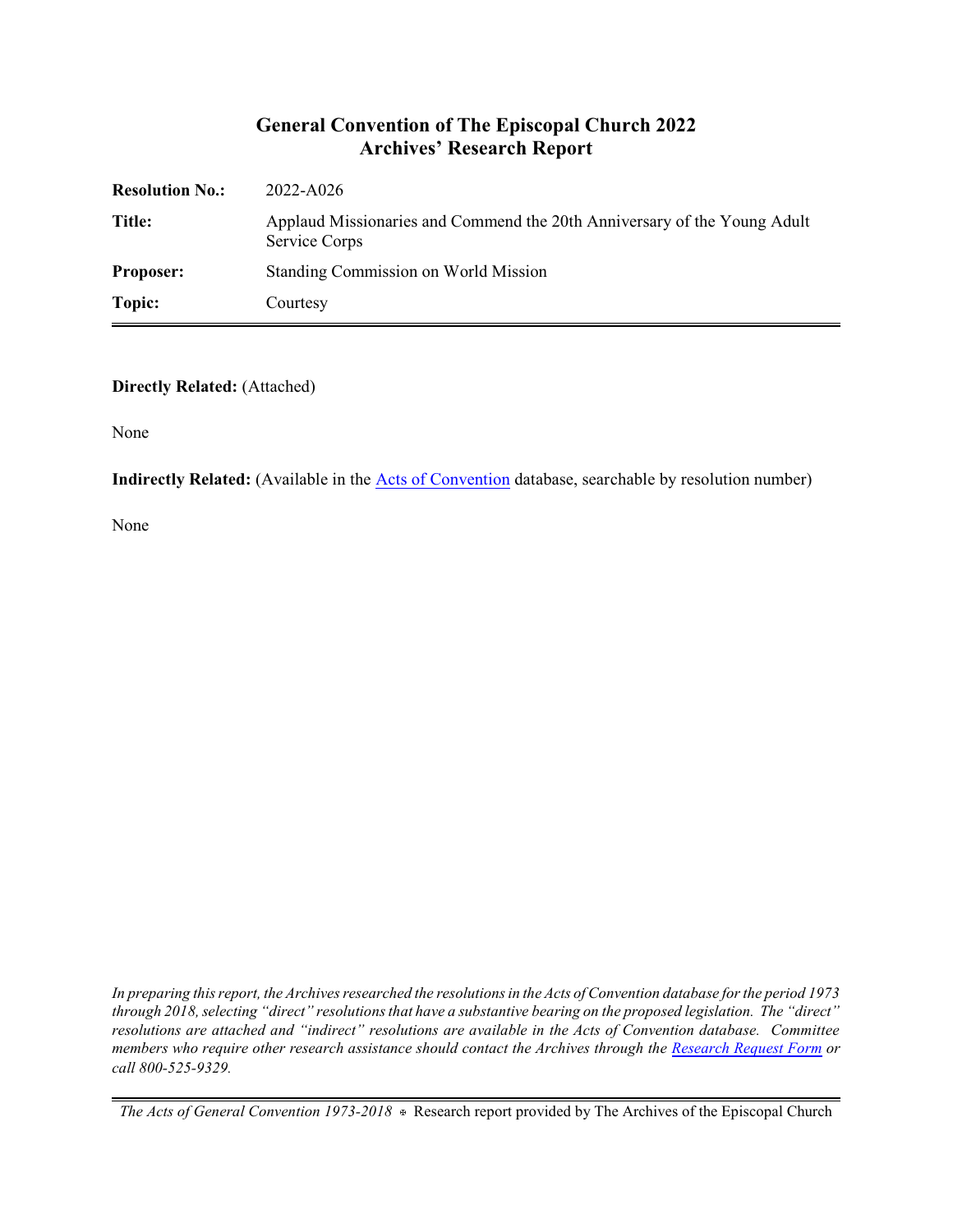# **A026 - Applaud Missionaries and Commend the 20th Anniversary of the Young Adult Service Corps**

### **Final Status:** Not Yet Finalized

**Proposed by:** Standing Commission on World Mission **Requests New Interim Body**: No **Amends C&C or Rules of Order**: No **Has Budget Implications**: No **Cost**: **HiA:** HD **Legislative Committee Currently Assigned**: 24 Privilege & Courtesy **Completion Status:** Incomplete **Latest House Action:** N/A **Supporting Documents:** No

### **Resolution Text**

*Resolved*, the House of \_\_\_\_\_\_\_\_\_\_\_\_\_\_\_\_ concurring,

That the 80th General Convention applaud the flexibility and resilience of members of the Young Adult Service Corps and the Episcopal Volunteers in Mission who, during the difficult times of pandemic, have faithfully continued to respond to God's call for them, walking the Way of Love as agents and instruments of God's reconciliation, and seeking and serving Christ in all persons; and be it further

*Resolved,* That the General Convention commend the 20th Anniversary of the Young Adult Service Corps and the work of the Office of Global Partnerships in the spiritual and vocational formation of program candidates and participants; and be it further

*Resolved,* That the General Convention give thanks for parishes and dioceses which financially and spiritually support these missionaries during their placements and upon their return home.

## **Explanation**

The Young Adult Service Corps was designed to offer young adults ages 21-30 the opportunity to discern vocations, share their gifts and skills, and be part of the life and work of a community in another part of God's world. In the last 20 years, 208 young adults from all nine provinces of The Episcopal Church have spent time living, working, and praying